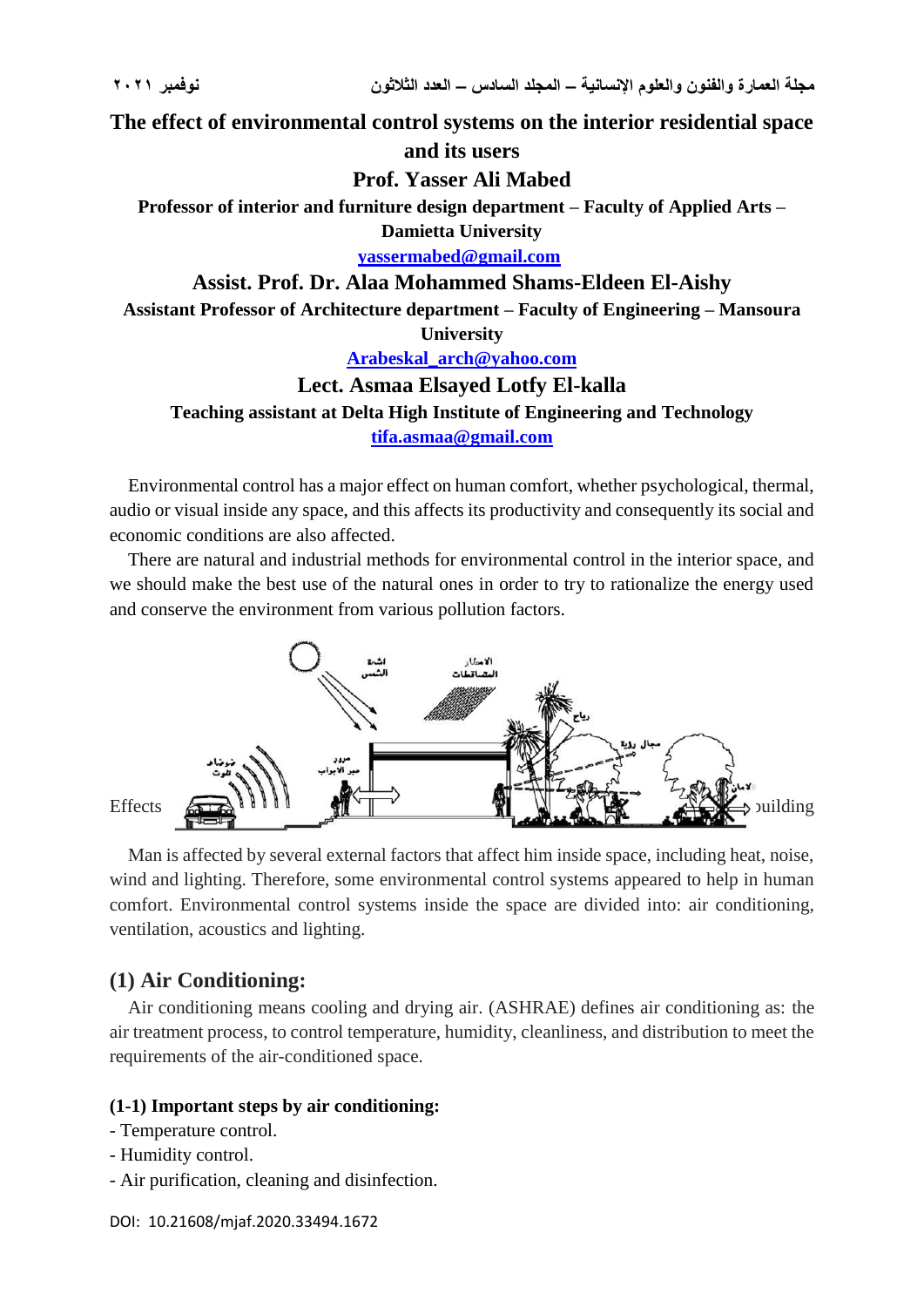- Air movement and circulation.

 Air conditioning also means changing the air condition to the appropriate condition for an application. According to this definition, air conditioning applications are divided into two main parts:



## **(1-2) Air conditioning applications**

Air conditioning engineers divide the air conditioning applications into convenience and practical applications.

\* Comfort applications: aims to provide a weather in closed buildings that remains relatively stable at a rate favored by humans despite changes in the external atmosphere or in internal heat loads.

\* Practical applications: aims to provide an appropriate environment for the process that has been occurring regardless of the internal temperature, humidity, and external weather conditions, although the environment is at a level of comfort, but conditions determine the needs of the process, not human preferences. Practical applications include:

 -Hospital operation rooms: in which the air is purified to high levels to reduce the risk of infection, and humidity is controlled to reduce the patient's dryness, although the temperature is often at the level of comfort, but some special procedures such as open heart surgery require low temperatures (about 18 °C), and like infants who need relatively high temperatures (around  $28^\circ$  C).

 -Research rooms that produce integrated circuits, medicines: need very high levels of air cleanliness and temperature and humidity control which are necessary for the operation to succeed.

- Laboratory animal husbandry places.

- Planes air conditioning.

- data centers.

-Textile factories.

-Physical testing places.

- Agricultural plants and cultivation areas.

-Nuclear installations.

-Chemical and biological laboratories.

-Mines.

- Industrial environments.

-Cooking, food stuffs and their manufacturing areas.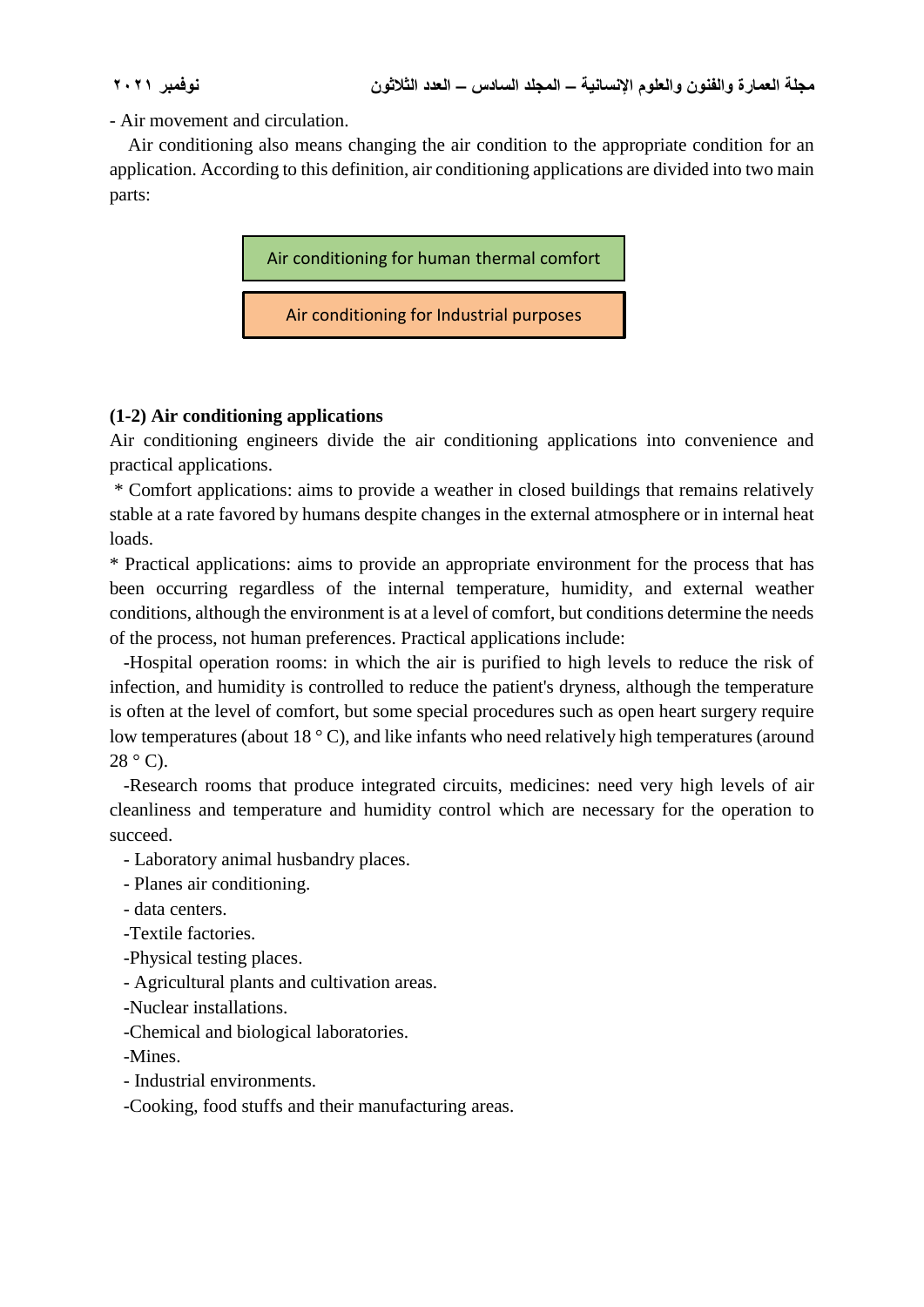## **(2) Ventilation:**

 It is the process of changing or replacing air with the outside in a space and circulating it inside that space to adjust the temperature, or removing excess moisture and unwanted odors, smoke, heat, dust, and airborne bacteria, renewing the air needed for the breathing process, and maintaining air movement inside the buildings to prevent air corruption in buildings and maintaining its quality, the methods of ventilation of buildings are divided into mechanical ventilation, and natural ventilation .

### **(2-1) Mechanical or driven ventilation:**

 It is used to control the indoor air quality, the excess humidity, odors and pollutants in the air can be controlled by disposal and replacement of the outside air, and additional energy can be required in the humid atmosphere to remove excess moisture from the air.

 In kitchens and bathrooms there are mechanical ventilation fans to control odors and humidity, sometimes ceiling fans, table and floor fans are used to circulate air in the room in order to reduce the local temperature. As a result of the rise of hot air to the top, ceiling fans may be used to keep the room warm in winter by circulating the layers of hot air from ceiling to floor and ceiling fans do not provide ventilation, as in the definition of ventilation is bringing the air from the outside, but it only circulates the internal air.

### **(2-2) Natural ventilation**

 It is the ventilation of buildings with outdoor air without the use of a fan or any other mechanical system, and this ventilation is carried out through a window when the space to be ventilated is small with the possibility of having this window architecturally, in the more complex systems that allow hot air to rise in the building to come out from the top of the openings to the exterior atmosphere (the chimney principle) draws the cold air outside and make it enters the buildings naturally through nozzles in the lower areas of the building. These systems do not need much energy, but it is necessary to ensure the comfort of the users of these buildings.

## **(3) Acoustics in Interior Design:**

 Acoustic design is part of the integrated design process for specialized modern buildings. Sound, like other elements, must be employed to serve the space, and even the acoustic design may outweigh those elements.

### **(3-1) Architectural Acoustics:**

 It is a scientific and engineering branch that is concerned with achieving sound well in buildings or any type of indoor space such as a classroom, living room or bedroom, theater or music hall, radio or television studio, a patient room in a hospital and so on, which is one of the branches of audio engineering that was first invented by Wallace Sabin in the Vogue Museum lecture hall at the end of the nineteenth century. The aim of architectural audiology is to design indoor spaces to meet the purpose of their construction. The design of the room includes choosing its shape, dimensions, the ratio between those dimensions and sound-absorbing materials.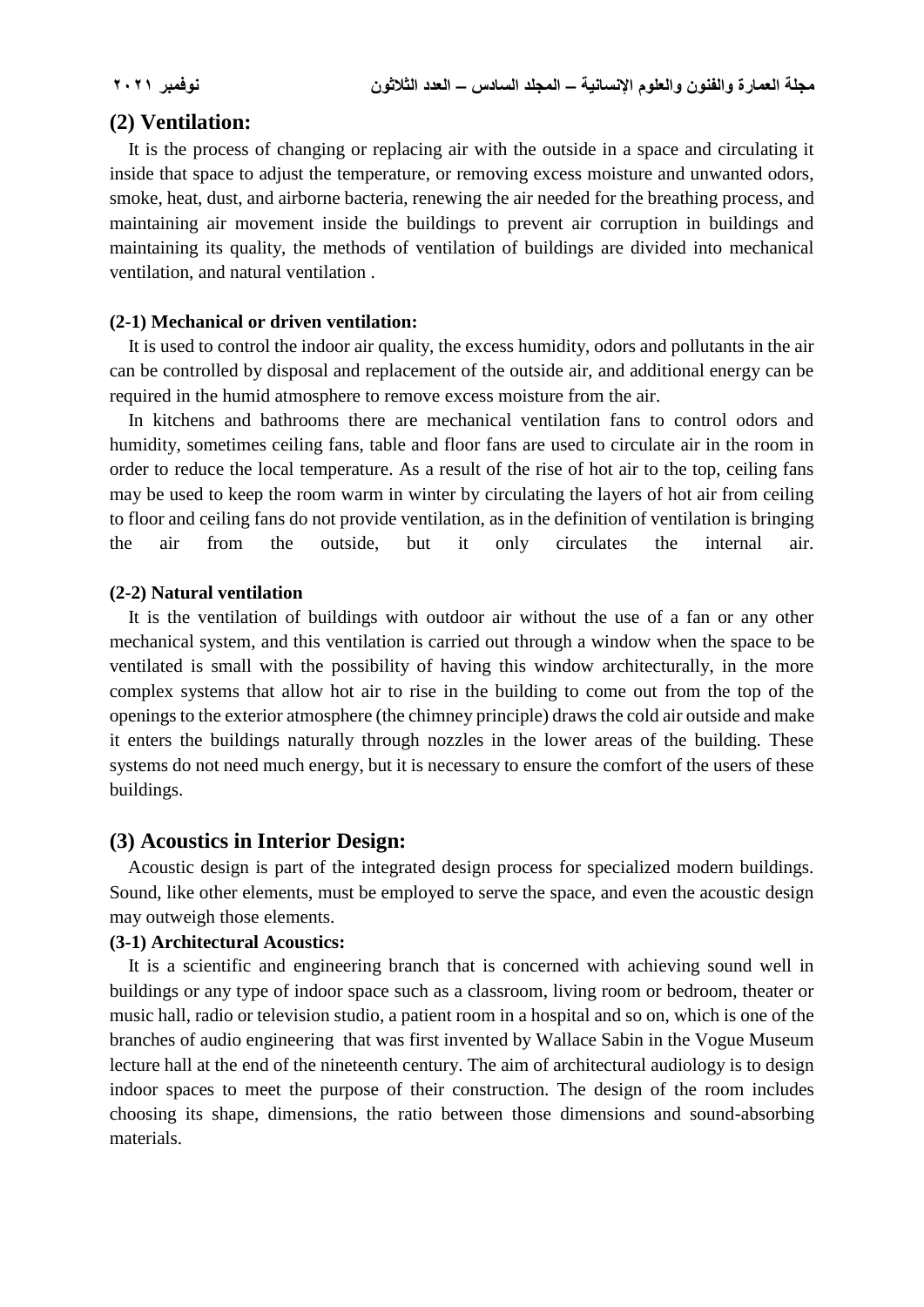A good acoustic design for the room should not depend on strengthening the electrical sound by using a series of audio devices consisting of the audio pickup and amplifier, headphones or audio columns, but the audio architectural means must be used in order for the sound to reach listeners in every room with understandable words or music accompanied by a resonant time that is optimal for each type of music.

## (**3-3) The audio problems facing the architect :**

 When studying acoustics in contemporary architecture, the architect faces many challenges posed by the nature and the following changes in the concepts of architectural and structural methods, can be summarized as follows:

1 - The steady increase in the numbers and types of auditoriums and the accompanying problems resulting from the increase in capacity, flexibility in design, and the multiplicity of usage functions.

2 - Conflict between modern architectural trends and acoustic privacy requirements, whether by visual integration of spaces such as open offices or by the flexibility of the distribution of the various building elements, which may result in the presence of sources of noise next to spaces that require calmness.

3- Using light building materials such as replacing non-load-bearing external walls with curtain walls or replacing internal walls with partitions which lack sound insulation.

4- Extending the use of devices and machines inside the building such as heating and cooling equipment, elevator machines, office equipment and home appliances.

5- Using lower floors as parking lots and for some mechanical equipment such as backup generators and water pumps.

6- Steady increase in external noise sources such as the sound of trains, planes, and cars.

# **(3-4) The objective of studying acoustics inside buildings:**

**First:** improving the process of spreading sound in all directions.

**Second:** Eliminate the inconvenience and noise.

 Therefore, it is necessary to pay attention to the architectural elements that distort the direct voice and the indirect sound or the reflected sound resulting from the reflection of the direct sound on the surfaces of the hall or the closed space.

## **Volume control:**

 Architectural methods used in volume control include several fields to keep the appropriate level of sound for a person in all kinds of space, namely: **First:** planning methods from the beginning by determining sound sources status and linking

them to buildings and the environment, and this is in the field of site planning and urban design.

 **Second:** Design methods for interior space shapes, this is in the field of architectural design and interior space design.

 **Third:** executive methods.

 The planning methods are in the field of site planning and urban design. But for the design methods, they are in the field of architectural design and interior space design.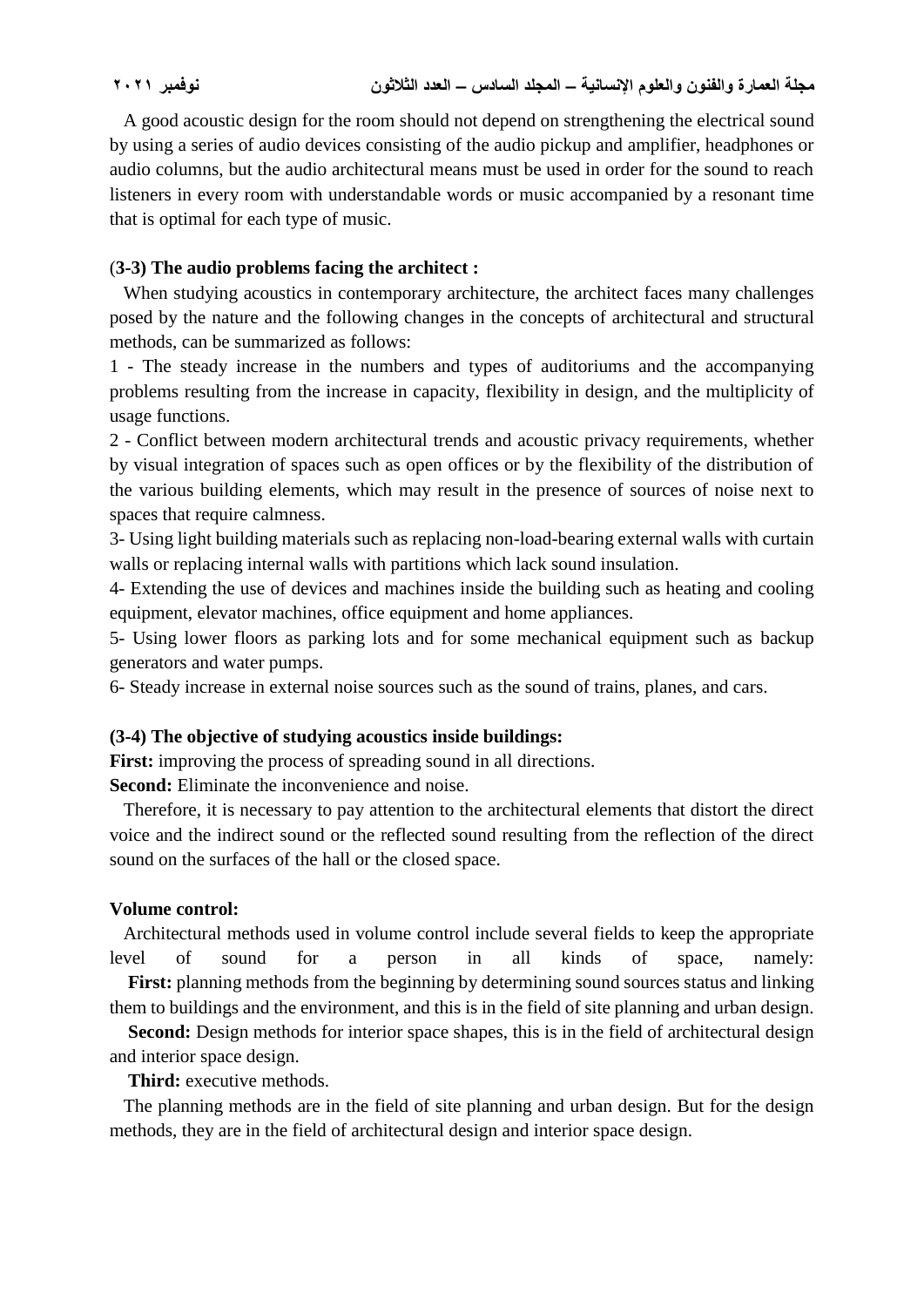### **Noise and how to control it**

 **Noise:** It is hearing a large group of disturbing interfering sounds that have more than one source at the same time.

The best defense against noise and lack of access to the building:

 **First**, natural methods before and during design: By increasing the distance as much as possible between the source of noise and the building to be protected or by placing rooms that are not affected by noise from a functional point of view (such as service rooms, for example) on the side of the building near the source of noise, which is often the street, and these rooms protect important rooms and spaces that are affected by noise, but if this is not possible, some simple design principles can be taken to reduce the noise reaching the building, for example, planting trees on the side of the noise source (such as the street, for example), especially those with large leaves, can reduce the degree of this noise by absorbing them, and planting plant belts next to the building by a distance ranging from 6-15 m will have the best effect in reducing the noise reaching the building .

 **Second**, industrial methods: using sound insulation materials and increasing the thickness of the walls.

### **Voice control**

 The objectives of voice control or the so-called environmental acoustics can be summarized in two main objectives:



## **(4) Lighting in interior design:**

 Lighting is one of the most important elements of interior design, and the beauty of design will not appear without good lighting and planning it in a correct way, because light is spread in the form of electromagnetic waves, and to identify the importance of the amount of lighting for human life, Dr. Sheard emphasizes that the vision process consumes a quarter of the total energy needed for the body in the case of Healthy Lighting and proper consideration, and that any shortage of this lighting means energy depletion from the body to make up for this deficiency, lighting is divided into natural lighting and industrial lighting and the natural must be exploited optimally in order to work to provide electrical energy.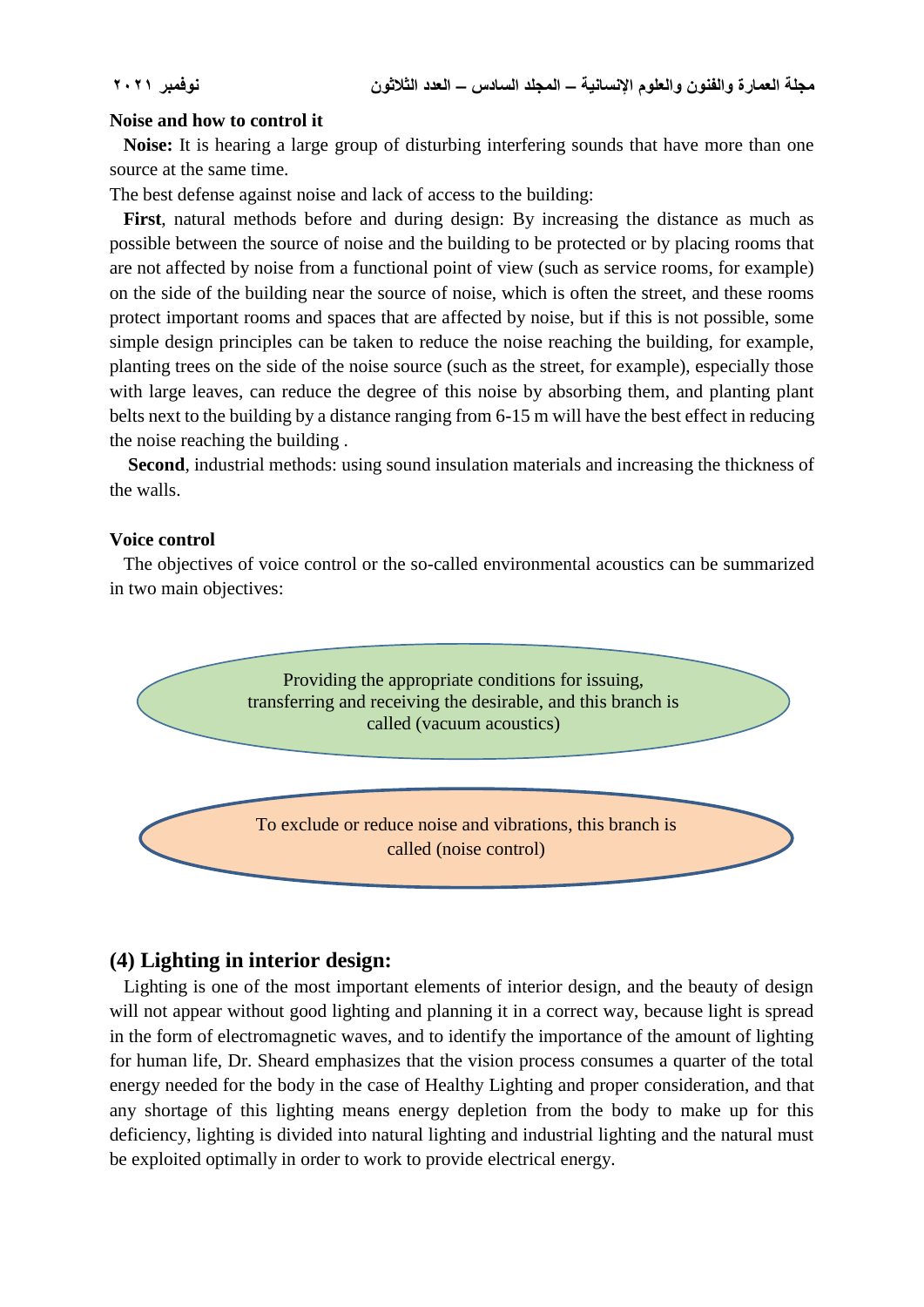### **(4-1) Natural lighting:**

 Nature is the main source of providing a large amount of light; The sun, the moon, as well as the flash of lightning are among the most prominent examples of the natural sources of light. As for the sun, it is the closest star to the planet Earth, which is a gas ball that sends glowing fragments throughout space, and other stars that glow in the sky on clear nights are gas balls that emit light and heat. However, they are very far from Earth so they appear as bright spots of light in the sky.

 Light is of great importance to living creatures, including animals and plants, in addition to humans. There are a number of natural sources for it:

\* The sun: it is the main source of light. It is also the largest provider of energy on the surface of the earth. The light produced by the sun is called white light, which is caused by explosions that occur in its center. These explosions produce heat alongside the light.

\* Moon and Stars: stars are considered to be natural sources of light, although the light that we see is small due to their great distance from the earth. The moon is also considered a natural source of light, but its light is only a reflection of the sunlight.

\* Living organisms: There are some types of organisms that produce light due to chemical reactions that occur inside them by special cells that produce light, for example some types of worms and incandescent butterflies.

### **(4-1-1) Natural lighting and visual comfort:**

 Achieving visual comfort and colors visualization as they are based on natural lighting, where natural lighting plays a fundamental role in the ability of seeing, as a person cannot see if the surrounding space is lit and the object to be seen is in a place with less lighting and also the opposite. Dr. Henry Logan's researches confirm that the more the industrial lighting decreases, the more the feeling of stress increases and the toxins increase in the body in addition that the natural lighting achieves psychological comfort for the users. The role of the architect here is employing the industrial lighting commensurate with the user's comfort to raise efficiency and increase productivity.

 Visual comfort can be defined as providing comfortable visual environment away from dazzling, and achieving the necessary level of lighting for work easier and without eye fatigue, as well as without errors and at an acceptable speed, but the problem that arises as a result of providing good lighting is the difficulty of avoiding dazzling light, but if dazzling is avoided, the visual comfort will be provided.

### **(4-1-2) Sources of natural lighting inside the space:**

 Windows and balconies: In every home, there should be some windows, whether big or small, and they are the most important element for natural lighting. Therefore, we must use glass windows that allow lighting to enter and avoid dark glass, as well as using light curtains to allow passing of light while placing one of the heavy curtains to obscure light when desired, and we should not lose the importance of daily exposure to natural lighting to avoid depression. In state of good natural lighting, we should make the best use of it, so it must be:

1-That each room have two windows, as far as possible, spread over two walls, in order to avoid the phenomenon of blurring.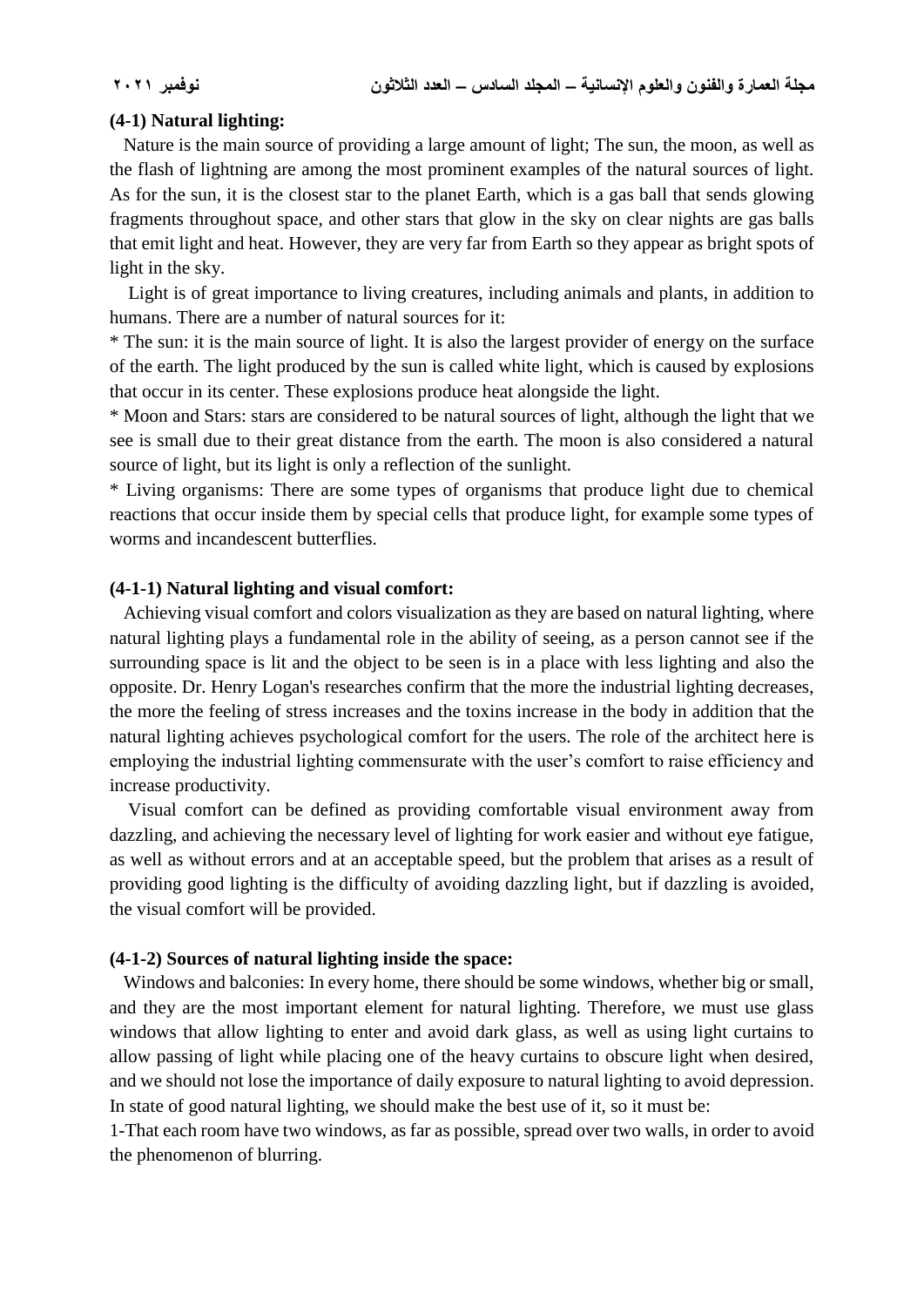2- Distributing the windows and choosing their locations to get the most natural light, especially the reflected ones, while trying to avoid direct light.

3- Allocating some open spaces (such as the courtyards, for example) in the building that allow a person to benefit from ultraviolet rays, taking into account the privacy factor.

4 - Take into account the layout of the site, the heights of the buildings and the distances between them so that the building does not obscure the natural light from another building close to it or in front of it, hence the importance of studying the various corners of the sun throughout the year appears to help in avoiding this.

## **(4-2) Industrial lighting inside the building:**

 It is used in two cases: the first is when natural lighting is insufficient in the parts far from the windows, and the second is when the sun sets and darkness falls.

The selection of industrial lighting should give a kind of lighting that is as close as possible to natural light, and the types that save in electrical energy consumption must be chosen.

 They are man-made and created sources, and these sources are permanently numerous. As a person relied on his primitive life on fire, and after discovering light, he relied on filament and oil to obtain sufficient light, and then the matter developed into the human being's use of ordinary electric lamps. With the great industrial revolution, lighting and electricity became a basic source that a person could not dispense with.

## **Artificial light sources can be divided into two parts:**

**The first section:** It is based on heating liquid or solid objects, such as light bulbs.

**The second section:** It is based on the priming, or heating of liquids such as candles and the oil lamp.

## **Another division of industrial light sources**

 With the advancement of time, a person can use light sources that he creates, including the following:

**\* Fire:** It is produced by burning the candles made of grease and igniting the oil, and then kerosene was discovered.

**\* Electricity:** There are several ways to generate light using electricity:

Light bulb, mercury lamp, incandescent lamp, fluorescent lamp, halogen lamp.

## **(3-4) The philosophy of the colors using and their relationship to sunlight and lighting:**

 The choosing of the colors of external facades has important environmental and climatic effects. The light colors or close to white have a great ability to reflect solar radiation, as studies have shown that the effect of choosing colors on the ceilings is more effective.

 Colors have a psychological sense of heat or cold, as well as reversing the light or absorbing it. The light colors close to white work to increase the natural light inside the place in the daytime, in contrast to the dark colors.

 The colors are divided into hot colors such as red, orange, and yellow, and cool colors such as blue, green, and close to them. Also the deception in regard to surfaces and sizes has an effect on the psychological effect of colors.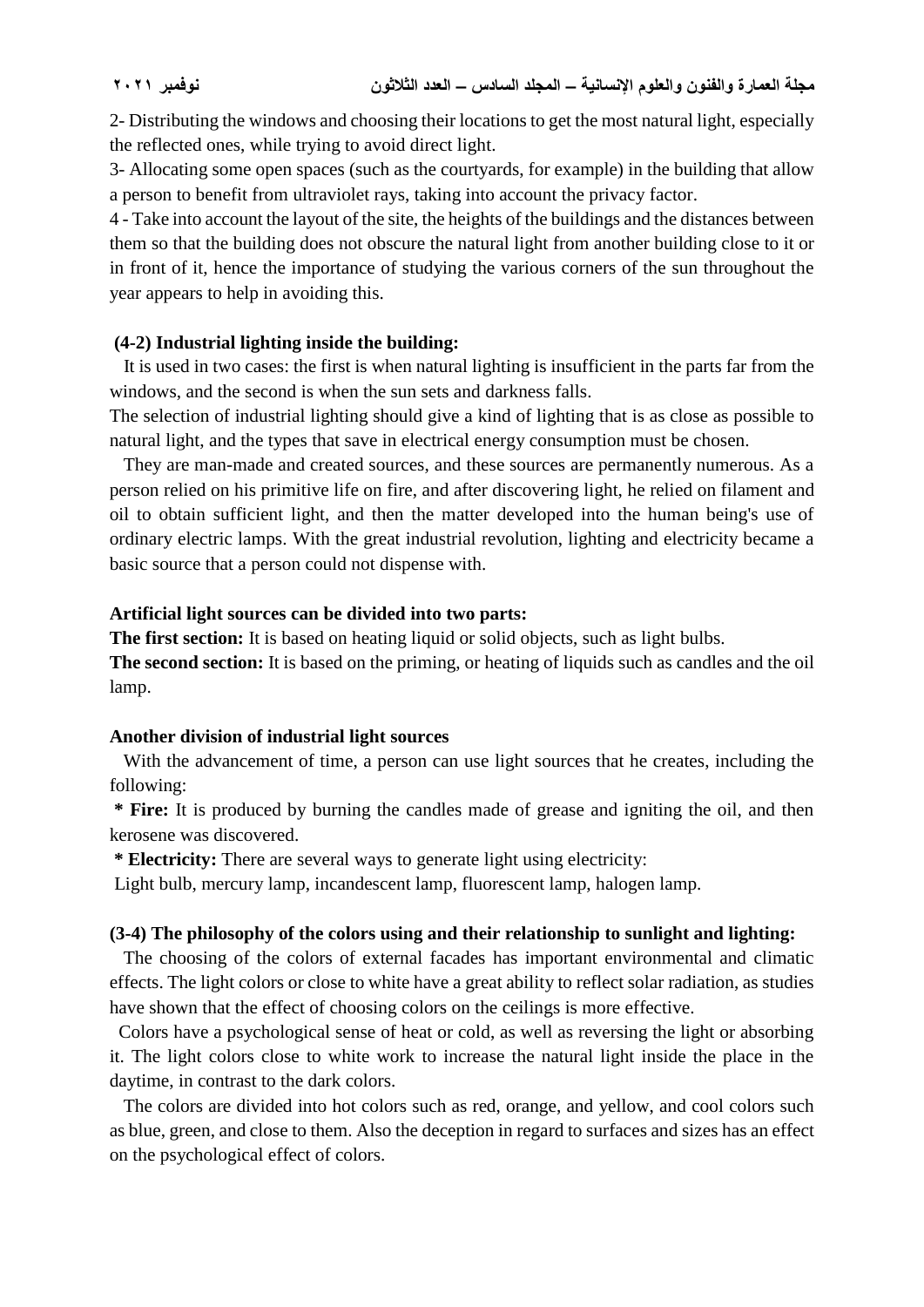The western and eastern facades of the building are more affected than the northern, while the southern facade represents a special case because its reception of solar radiation in the winter is greater than summer and it is required to make the best use of the sun's heat in winter. This should be exploited in the purpose of heating and cooling, which requires lots of energy.

| color               | Degree of absorption of<br>solar radiation |
|---------------------|--------------------------------------------|
|                     |                                            |
| Completely black    | 100%                                       |
| Plain black         | 85%                                        |
| Dark green or gray  | 70%                                        |
| light Green or gray | 70%                                        |
| White oil paint     | 20%                                        |
| New white paint     | 12%                                        |

The absorption degree of some colors to sunlight

# **References:**

1- Elsayed,Mostafa Mohamed. Handasat takief elhawaa. Almamlakah Alarabiah Alsoudiah. Madinaat elmalek Abdelaziz lleloom w elteqnya. 2008.

2- Alsharnoby,Mohamed abdelrahman bakaks. Alab3ad alsehya llth'dr. trgmt 3bd alrhman alsharnoby. algameia algo'grafeya alkwytya. gameat alkwyt kesm algo'grafya wehdat albahs waltrgma. Alkwyt. 1985.

3- Mahsoub,Mohamed Sabri. algo'grafya altabeia oss w mfaheem hadetha. dar elfkr elarabi.1996.

4- Mselhi,Fathy Mohamed. algo'grafya alsehya w eltbeia. dar almaged llnashr w altawzeea. Alqahera. 2008.

5-Waziry,Yahia. maaier tasmim almabani alsadeqa llbeea. nhw emara kadraa. algoza althalth. 2002. maktabet madboly.

6- Abdelhamied,abdelhamied abdelalghani. altaqiem albeeay ltazahom alsokan beleskan alashwaie. derasa tatbequia ala madenat shobra elkeema. resalat magester gher manshoura. qesm algo'grafya. koliat alaadab. gameat almnofia. 2007.

7- Mohamed,ebtehal glal eldeen. almasrah motaded alwazaef. oss altasmim wmohadedat altashkeel. alqahera,2003. resalat doktorah.

8- Esmael,essam ragab. mafhom alkhososia wtaatheroh ala tasmim alsakan fe misr. bahth manshour. magalt qesm alhandasa almemaria. koliat alhandasa. gameat asiout. Misr. 1994.

9- Aloss altasmimia llmasrah. Mohamed magdi.

10- Alqoteini,fadi w zeineldeen,mazahem w dayoub,taleb. altakween alkharegi llmabna wtaatheroh ala alraha alhararia llmotaalmen. bahth manshour. maglat gameat albaath. almogalad 83. aladd 8. 2016.

11- Ayoub,reham elsayed abdeltawab w Oqba,ehab Mahmoud bayoumi w Mohamed,maged Mohamed aboelela w Mahmoud,eman badawy ahmed. emarat alabnia alsakania mn manzor mohaqq lrahat almostamel. bahth manshor. maglat koliat alhandasa. gameat alfayoum.